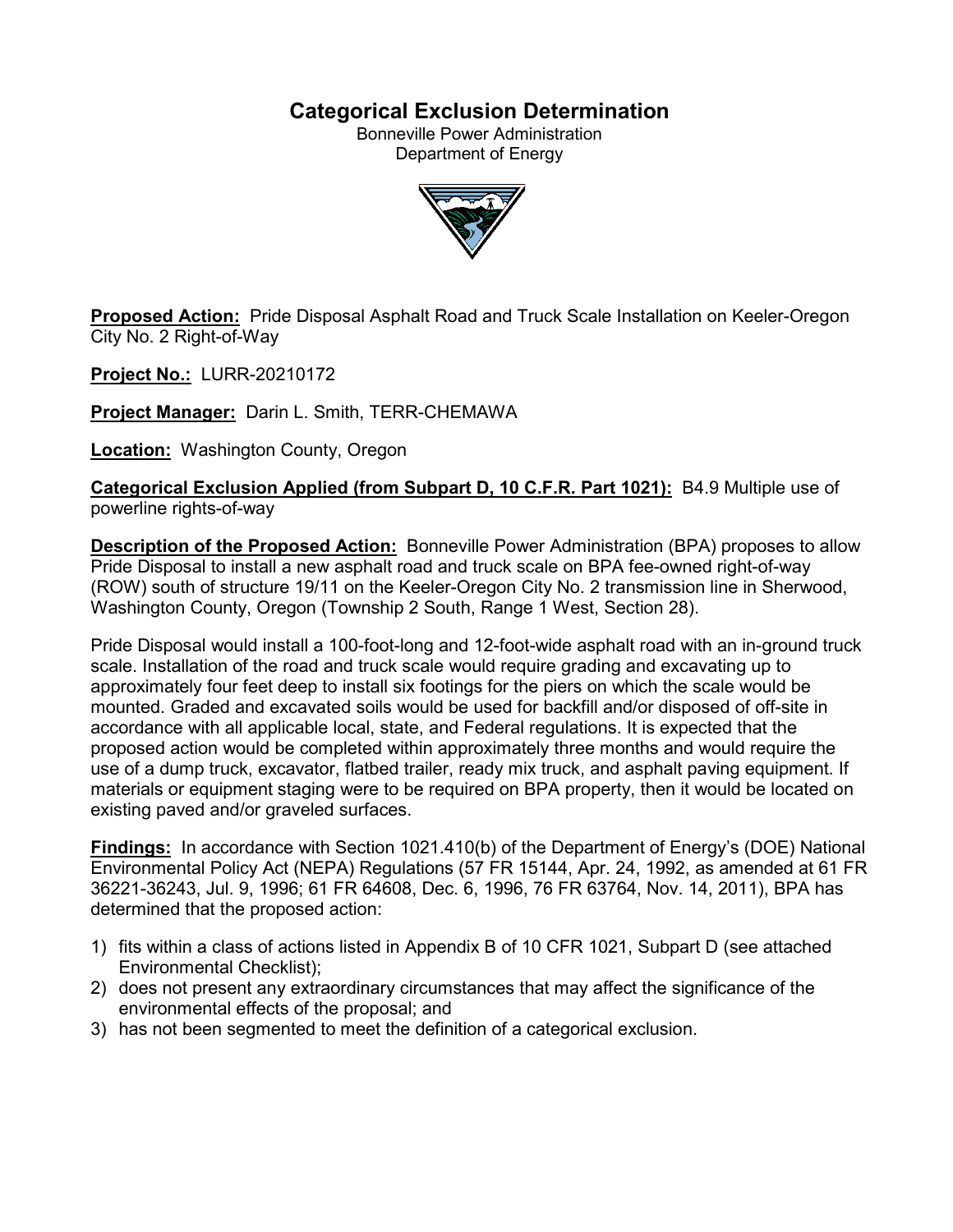Based on these determinations, BPA finds that the proposed action is categorically excluded from further NEPA review.

*/s/ W. Walker Stinnette* W. Walker Stinnette Contract Environmental Protection Specialist Flux Resources, LLC

Reviewed by:

*/s/ Carol P. Leiter* Carol P. Leiter Supervisory Environmental Protection Specialist

Concur:

*/s/ Katey C. Grange January 5, 2022* Katey C. Grange Date NEPA Compliance Officer

Attachment(s): Environmental Checklist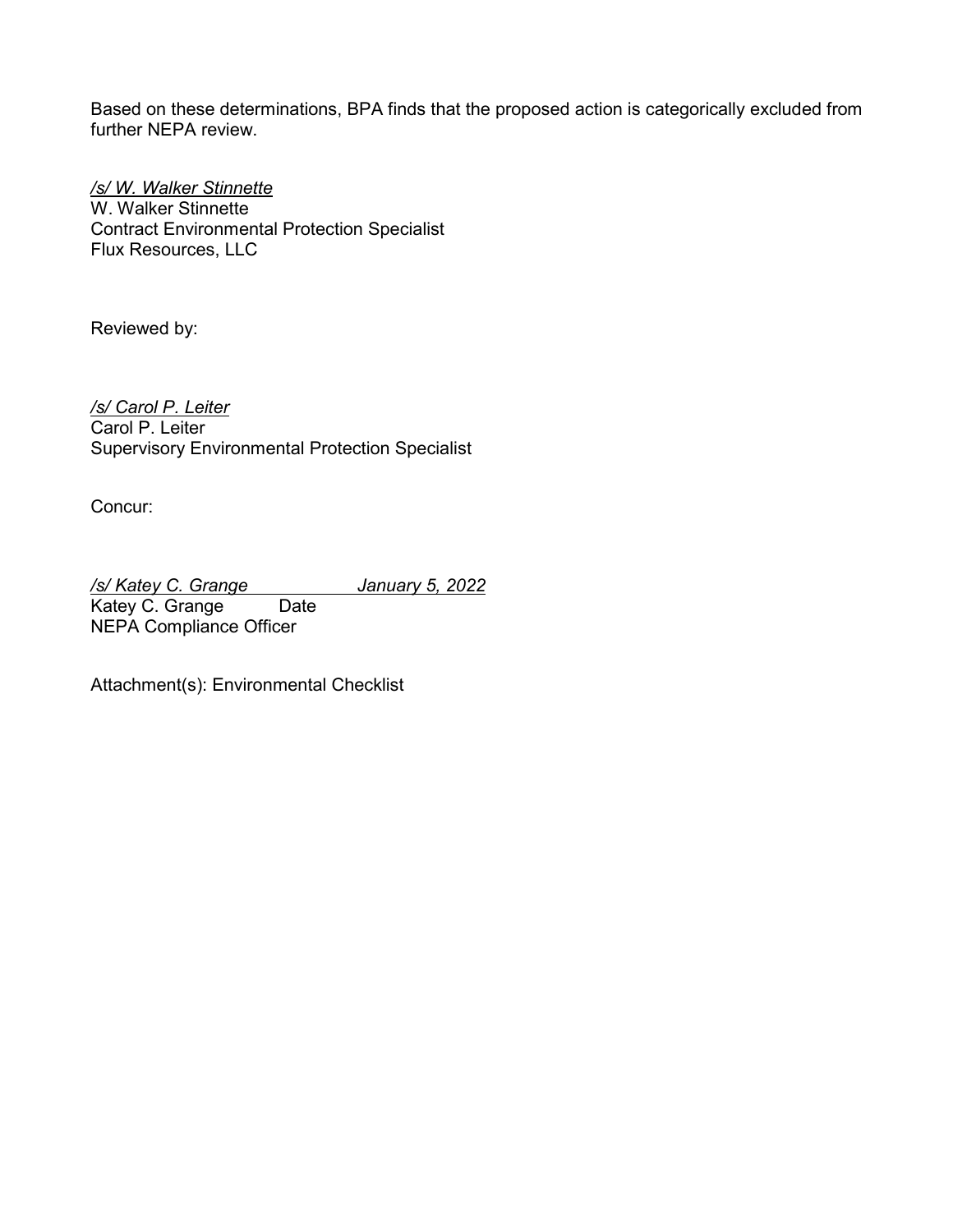# **Categorical Exclusion Environmental Checklist**

This checklist documents environmental considerations for the proposed project and explains why the project would not have the potential to cause significant impacts on environmentally sensitive resources and would meet other integral elements of the applied categorical exclusion.

**Proposed Action:** Pride Disposal Asphalt Road and Truck Scale Installation on Keeler-Oregon City No. 2 Right-of-Way

# **Project Site Description**

The project site is located on BPA fee-owned ROW south of structure 19/11 on the Keeler-Oregon City No. 2 transmission line in Sherwood, Washington County, Oregon (Township 2 South, Range 1 West, Section 28). The asphalt road and truck scale would be installed across the width of the ROW in an area that has been previously disturbed and consists of a graveled parking and equipment storage area. Little to no vegetation is present with the exception of some regularly mowed grasses and weeds along the margins of the gravel. The underlying Quatama soil series is not hydric, and no wetlands or water bodies are present within or near the project site. Outside of the project site, the surrounding area is urbanized with a mix of industrial and commercial properties.

# **Evaluation of Potential Impacts to Environmental Resources**

## **1. Historic and Cultural Resources**

Potential for Significance: No

- Explanation: Three previous archaeological surveys were conducted within the project area, and no archaeological resources were identified. The Keeler-Oregon City No. 2 transmission line has been determined minimally eligible for inclusion in the National Register of Historic Places (NRHP). However, the proposed undertaking would not alter the integrity or eligibility of the transmission line. Therefore, on November 17, 2021, BPA simultaneously determined that the proposed undertaking would result in no adverse effect to historic properties (BPA CR Project No.: OR 2021 098) and initiated National Historic Preservation Act, Section 106 consultation with the following parties:
	- Confederated Tribes of Siletz Indians
	- Oregon Heritage: State Historic Preservation Office (SHPO)
	- The Confederated Tribes of the Grand Ronde Community of Oregon

No comments were received from the consulting parties.

#### Notes:

• Implement inadvertent discovery protocols in the unlikely event that cultural material is encountered during the implementation of this project. BPA would require that work be halted in the vicinity of the finds until they can be inspected and assessed by BPA and in consultation with the appropriate consulting parties.

## **2. Geology and Soils**

Potential for Significance: No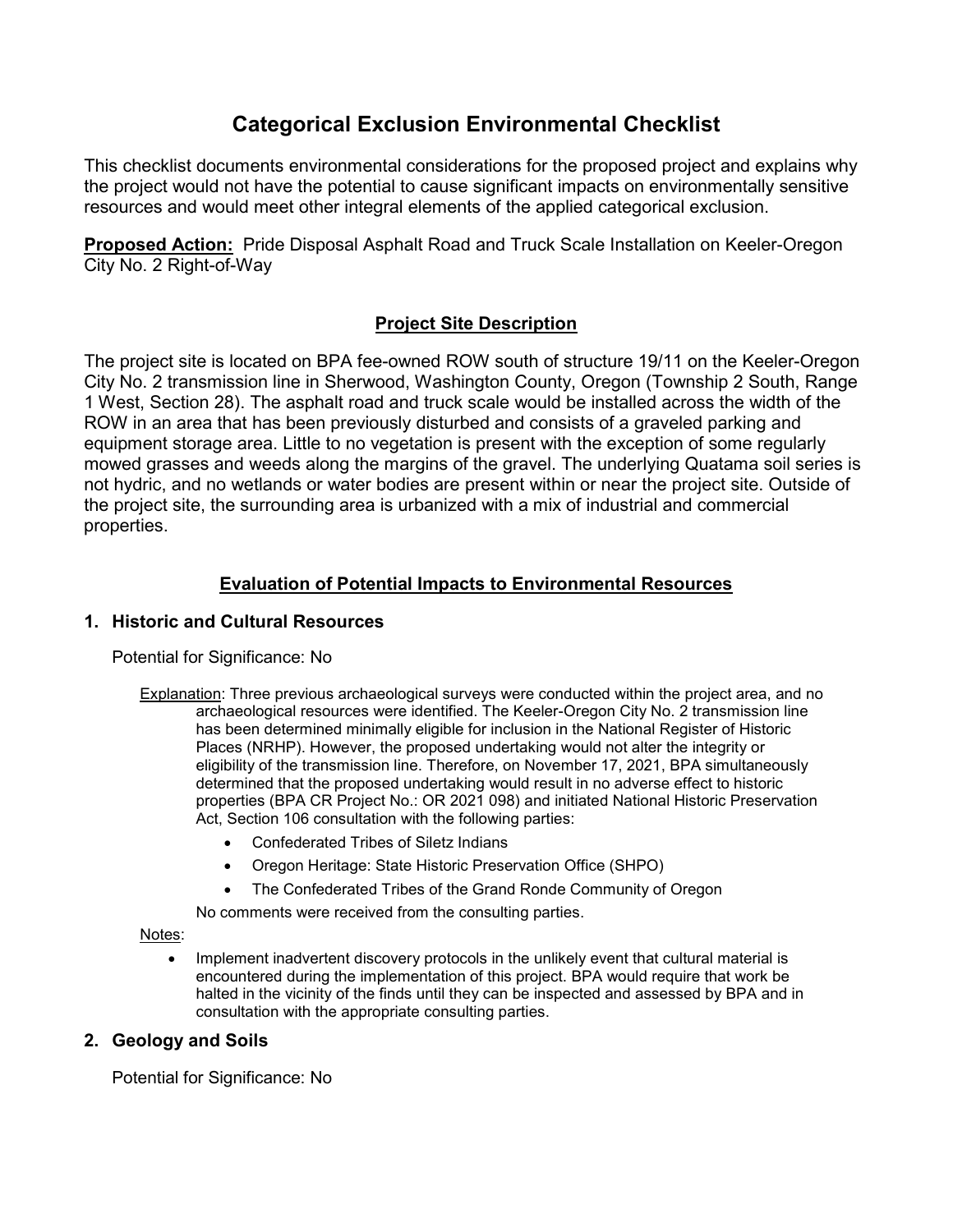Explanation: All soil disturbance would occur within a previously-disturbed graveled parking and equipment storage area. Standard construction best management practices would prevent erosion and sedimentation. Therefore, the proposed action would not impact geology and soils.

#### **3. Plants (including Federal/state special-status species and habitats)**

Potential for Significance: No

Explanation: Little to no vegetation is present within the project site. However, the proposed action could remove, crush, or cover some regularly mowed, low-growing grasses and weeds along the margins of the existing graveled area. There are no documented occurrences of any special-status plant species near the project site, and no suitable special-status species habitat is present.

#### **4. Wildlife (including Federal/state special-status species and habitats)**

Potential for Significance: No

Explanation: Minor and temporary wildlife disturbance could occur from construction noise. However, wildlife species that could be present in the area would likely be habituated to this level of disturbance given surrounding land uses. There are no documented occurrences of any special-status wildlife species near the project site, and no suitable special-status species habitat is present.

#### **5. Water Bodies, Floodplains, and Fish (including Federal/state special-status species, ESUs, and habitats)**

Potential for Significance: No

Explanation: No water bodies, floodplains, or fish-bearing streams are present within or near the project site. Standard construction best management practices would prevent indirect impacts to off-site water bodies, floodplains, and fish. Therefore, the proposed action would not impact water bodies and floodplains and would have no effect on fish species or habitats.

#### **6. Wetlands**

Potential for Significance: No

Explanation: No wetlands are present within or near the project site. Standard construction best management practices would prevent indirect impacts to off-site wetlands. Therefore, the proposed action would not impact wetlands.

#### **7. Groundwater and Aquifers**

Potential for Significance: No

Explanation: The proposed action would not generate or use hazardous materials that would contaminate groundwater or aquifers. No new wells or other uses of groundwater or aquifers are proposed. Therefore, the proposed action would not impact groundwater or aquifers.

#### **8. Land Use and Specially-Designated Areas**

Potential for Significance: No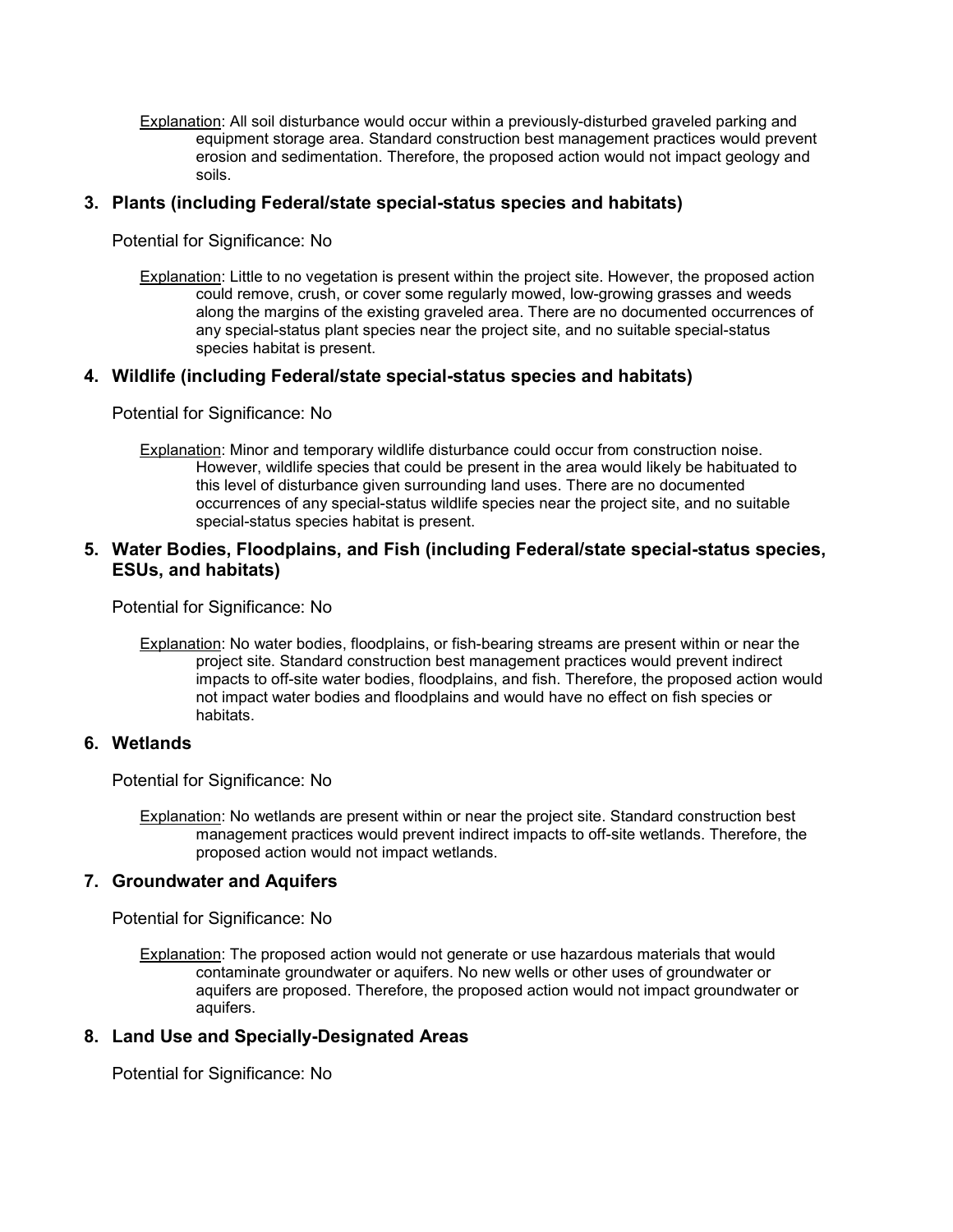Explanation: The proposed action would convert a graveled parking and equipment storage area to an asphalt road with an in-ground truck scale. There would be no impact to adjacent land uses, and the project site is not located in a specially-designated area

## **9. Visual Quality**

Potential for Significance: No

Explanation: During construction, the presence of construction equipment and general construction activities, including grading and excavation and minor vegetation disturbance, would cause temporary visual impacts. The proposed action would result in a permanent change in the appearance of the ROW from resurfacing the existing gravel with asphalt and installing a truck scale. However, these changes would be minor and consistent with the existing visual quality of the area. The project site is not located in a visually sensitive area.

# **10. Air Quality**

Potential for Significance: No

Explanation: The proposed action would cause a minor and temporary increase in dust and vehicle emissions in the local area. There would be no long-term change in air quality following completion of the proposed action.

## **11. Noise**

Potential for Significance: No

Explanation: Construction activities could temporarily and intermittently produce noise at levels greater than current ambient conditions. Noise impacts would only occur during daylight hours (approximately 7 AM to 7 PM), and no noise-sensitive properties are located near the project site. There would be no long-term change in ambient noise following completion of the project.

## **12. Human Health and Safety**

Potential for Significance: No

Explanation: Standard construction best management practices would minimize risk to human health and safety. Therefore, the proposed action would not be expected to impact human health and safety.

# **Evaluation of Other Integral Elements**

The proposed project would also meet conditions that are integral elements of the categorical exclusion. The project would not:

## **Threaten a violation of applicable statutory, regulatory, or permit requirements for environment, safety, and health, or similar requirements of DOE or Executive Orders.**

Explanation: N/A